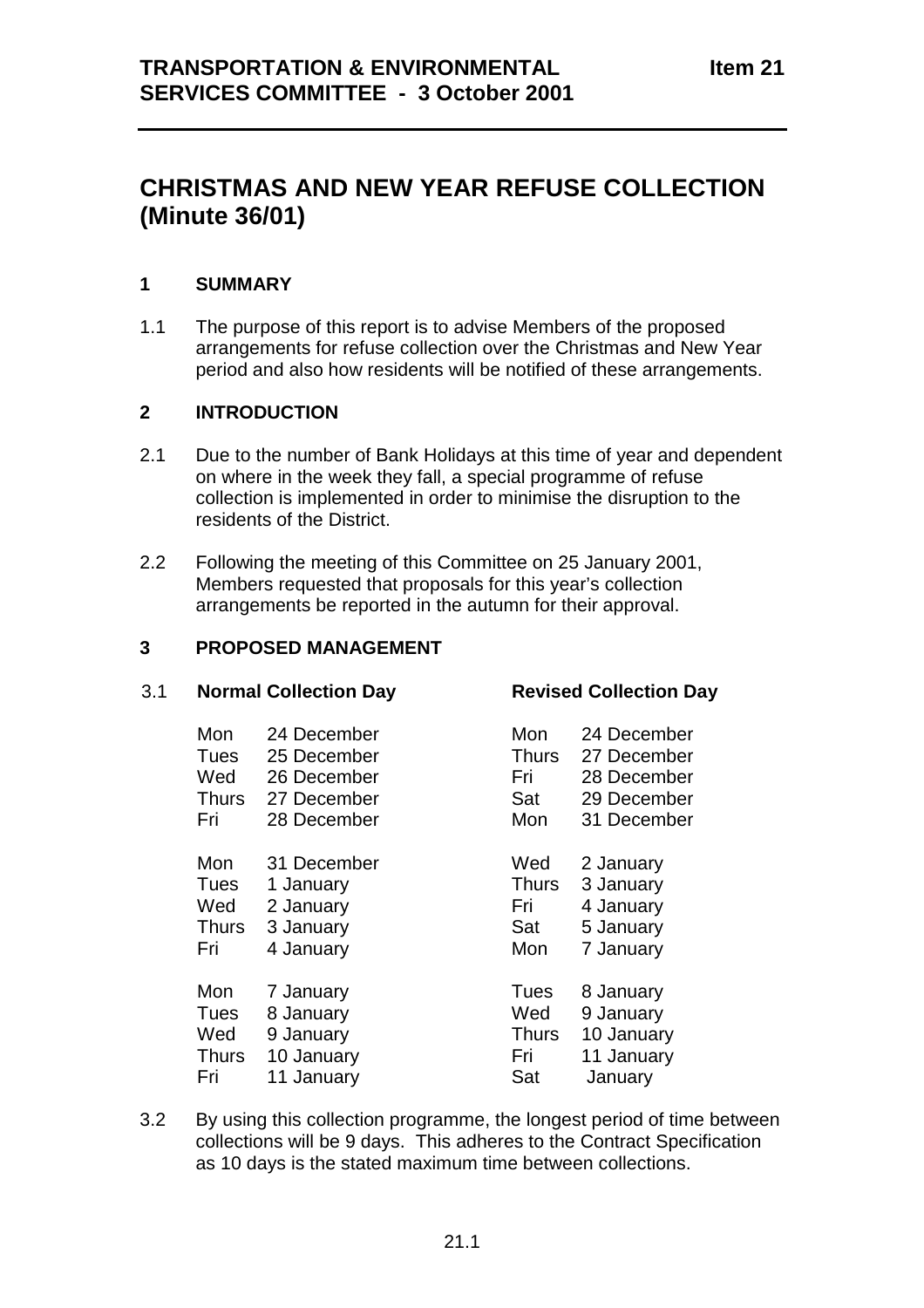- 3.3 The last day where revised collection days are taking place will be 12 January, although the Contract Specification states that this should be by 10 January.
- 3.4 However, if Members wish to agree to this minor contract variation there are a number of advantages of this arrangement:
	- Maximum number of days between collections is kept to 9 days.
	- Traditional method of post Christmas refuse collection that the public generally expects.
	- Simple to promote to local residents and for them to understand.
- 3.5 The only alternative that would meet this 10 January deadline would be extremely unusual and require actually bringing forward collections due on 24 and 25 December to 22 and 24 December respectively. However, there would be great concern that this would result in a very large number of unpresented bins due to residents not realising their collection day had been brought forward until it was too late.

This would then mean that those residents would have gone 14 days between collections and a great deal of customer dissatisfaction.

3.6 With this programme detailed in 3.5, it would also result in 3 different collection timescales dependent on your normal collection day:

| Monday        |                  | 1 week early followed by 1 week normal |
|---------------|------------------|----------------------------------------|
| Tuesday       |                  | 1 week early followed by 1 week late   |
| Wed/Thurs/Fri | $\sim$ 100 $\mu$ | 2 weeks late                           |

# **4 RECYCLING**

- 4.1 The refuse rounds that are on the Kerbside Recycling Scheme would follow exactly the same programme as those on the standard refuse rounds regarding their revised collection day.
- 4.2 Due to the extra levels of refuse that are generated at this time of year, the grey bin would be collected each week from week beginning 17 December 2001 through until week beginning 7 January 2002. It would then revert to the normal alternate week collection with the green bin.

# **5 PROMOTION OF COLLECTION PROGRAMME**

- 5.1 It is proposed that residents are made aware of the Christmas/New Year collection programme using the following methods:
	- Front page of Rochford District Matters with cut off edge